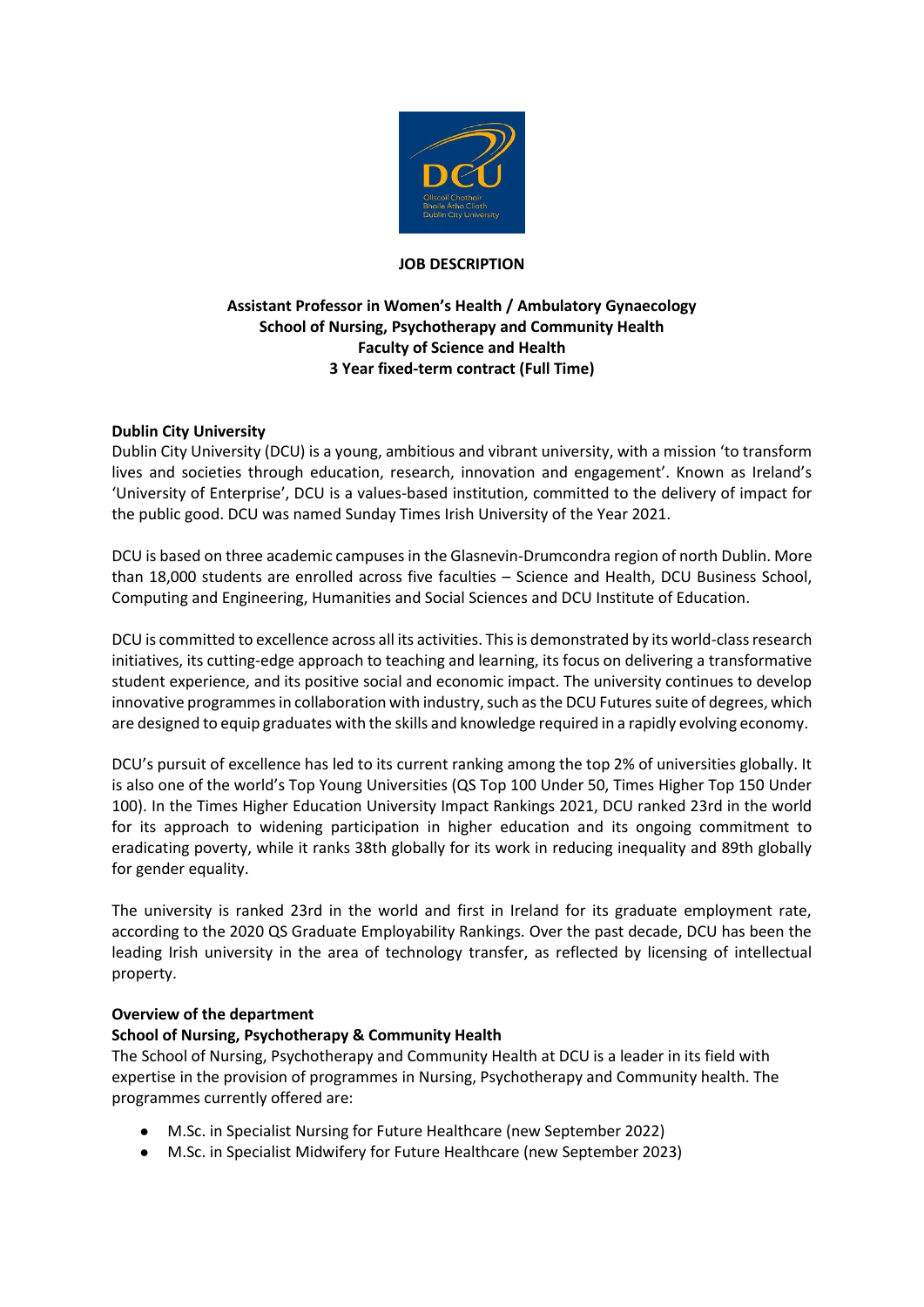- B.Sc. in Nursing across four disciplinary areas: General Nursing, Mental Health Nursing, Children's and General Nursing and Intellectual Disability Nursing
- Post-registration Programme in Children's Nursing
- M.Sc. in Advanced Nursing Practice (Saudi Arabia)
- M.Sc. and Doctorate in Psychotherapy
- **B.Sc. in Health and Society**
- Certificate in Homelessness Prevention & Intervention
- M.Sc. in Health and Social Inclusion (new September 2022)
- M.Sc. in Child and Family Health and Wellbeing (new September 2022)
- Graduate Certificate in Sexuality Education and Sexual Wellbeing
- Stand-alone professional development modules for healthcare practitioners
- Certificate in Peer Support working in Mental Health

### **Role Profile**

The purpose of the role is to attract talent in the area of Women's Health/Ambulatory Gynaecology to the School of Nursing, Psychotherapy and Community Health at DCU. The post holder is expected to led initiatives across teaching, research, community engagement and professional development in alignment with the School's Strategic plan. The post is based on the Glasnevin Campus and the candidate will report to the Head of School.

### **Duties and Responsibilities**

The duties and responsibilities of the position include, but are not restricted to, the following:

### *Teaching*

Appointees will teach primarily on the new postgraduate programmes, the *MSc in Specialist Nursing/Midwifery for Future Healthcare*. They will prepare, deliver and assess a range of modules. The total teaching hours are determined by the Head of School. In addition, they will supervise final-year projects and oversee and coordinate student placements. Participation in the development of new modules is also a key part of this role.

# *Research*

Appointees will be expected to establish an independently-funded collaborative research programme. This programme should align with the Research and Innovation constituent strategy of the DCU Strategic Plan and should foster collaboration(s) both within and beyond the School of Nursing, Psychotherapy and Community Health. Research should also be aligned with national and local nursing and healthcare priorities, and relevant national and EU priority areas.

# *Service and Contribution to University & Society*

Appointees will undertake administrative functions related to the activities of the School of Nursing, Psychotherapy and Community Health and Faculty of Science and Health. Such duties are defined by the Head of School and may include: programme co-ordination; participation in University committees; representation of the School in marketing to and recruitment of students; participation in open days; organisation of conferences and seminars, etc.

# **Qualifications and Experience**

**Essential:**

- A qualification in General Nursing is essential (plus midwifery is desirable) and be eligible for registration with the Nursing and Midwifery Board of Ireland (NMBI)
- Specialist qualification in Gynaecology